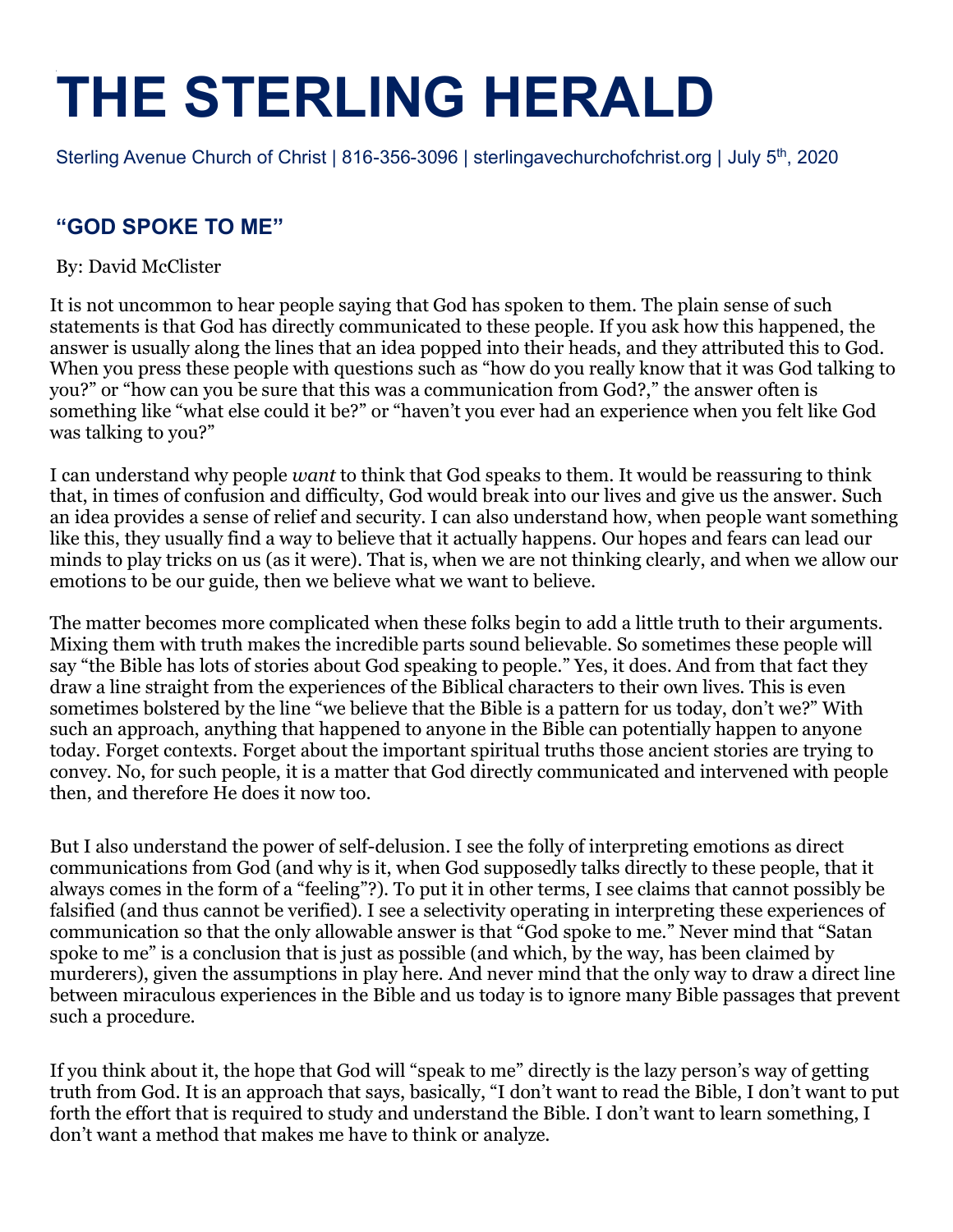I don't want God telling me something in way that is hard on my brain. I just want God to tell me In fact, it is the way of the person who does not actually trust that the Bible is God's complete revelation to man (not in the sense that God has told us everything there is to know, but that it is all (100%) of what we need to know to live in this world). For these people, either the Bible is not good enough, or not helpful enough.

But God does not cater to human laziness. He did not reveal His will in the Bible only to say, in effect, "Don't worry about reading what I have already said in the Bible, I'll just tell you what you need to know, personally, as you go along." In fact, for God to speak to people directly today would be an admission on God's part that His written word, the Bible, is insufficient for guidance. It would entail God admitting that His word does not really contain all things that pertain to life and godliness (2 Peter 1.3), and that His word is really not sufficient enough to make us adequate and equipped for every good work (2 Timothy 3.16-17).

Once a person accepts the idea that "God speaks to me" directly, apart from the Bible, then such a person must accept the possibility that God is doing the same thing for other people as well. And since (for people who think this way) there seems to be no way to falsify these claims, you would have to accept each person's word for it when they claim that God has spoken to them. With that door open, you would have to accept what the Mormons teach (for they claim God has spoken to them), you would have to accept as truth what the modern Pentecostals teach (for they say God speaks to them too), and you would have to accept as truth *anything anyone said* when they claimed that "God spoke to me." I hope you can see that this is not going to be a productive method for determining the truth from God.

The simple fact is that God speaks to us today through His word, written in the Bible, which is totally sufficient to guide our lives today. God's written message is not limited to any one culture or historical condition. It is valid for every people and every time. "*The word of our God stands forever*" (Isaiah 40.8 and 1 Peter 1.25). In fact, this is God's normal way of speaking to people. In the hundreds of years that have transpired in human history, God has not spoken directly to very many people. If you added up all the Biblical stories in which God spoke directly to someone, my guess is that you would only have a couple dozen instances. That's a couple dozen times in hundreds of years. Clearly, direct communication to an individual is not God's normal way of communicating His will to people. In fact, this truth is acknowledged in Jesus' story about the rich man and Lazarus. When the rich man, in torment, begged for a messenger to be sent to his five wicked brothers to warn them of their sins, the reply given to him was "*They have Moses and the Prophets; let them hear them*" (Luke 16.29). The rich man objected, arguing that a personal communication from the other world would be more effective than a written document. The reply was: "*If they do not listen to Moses and the Prophets, they will not be persuaded even if someone rises from the dead*" (v 31).

Do you want God to talk to you? Read His word. That's how God speaks to us today. Here is what the author of Proverbs said about God's revealed word which was taught by Jewish parents to their children: "*My son, observe the commandment of your father and do not forsake the teaching of your mother; bind them continually on your heart; tie them around your neck. When you walk about, they* will quide you; when you sleep, they will watch over you; and when you awake, they will talk to *you*" (Prov 6.22).